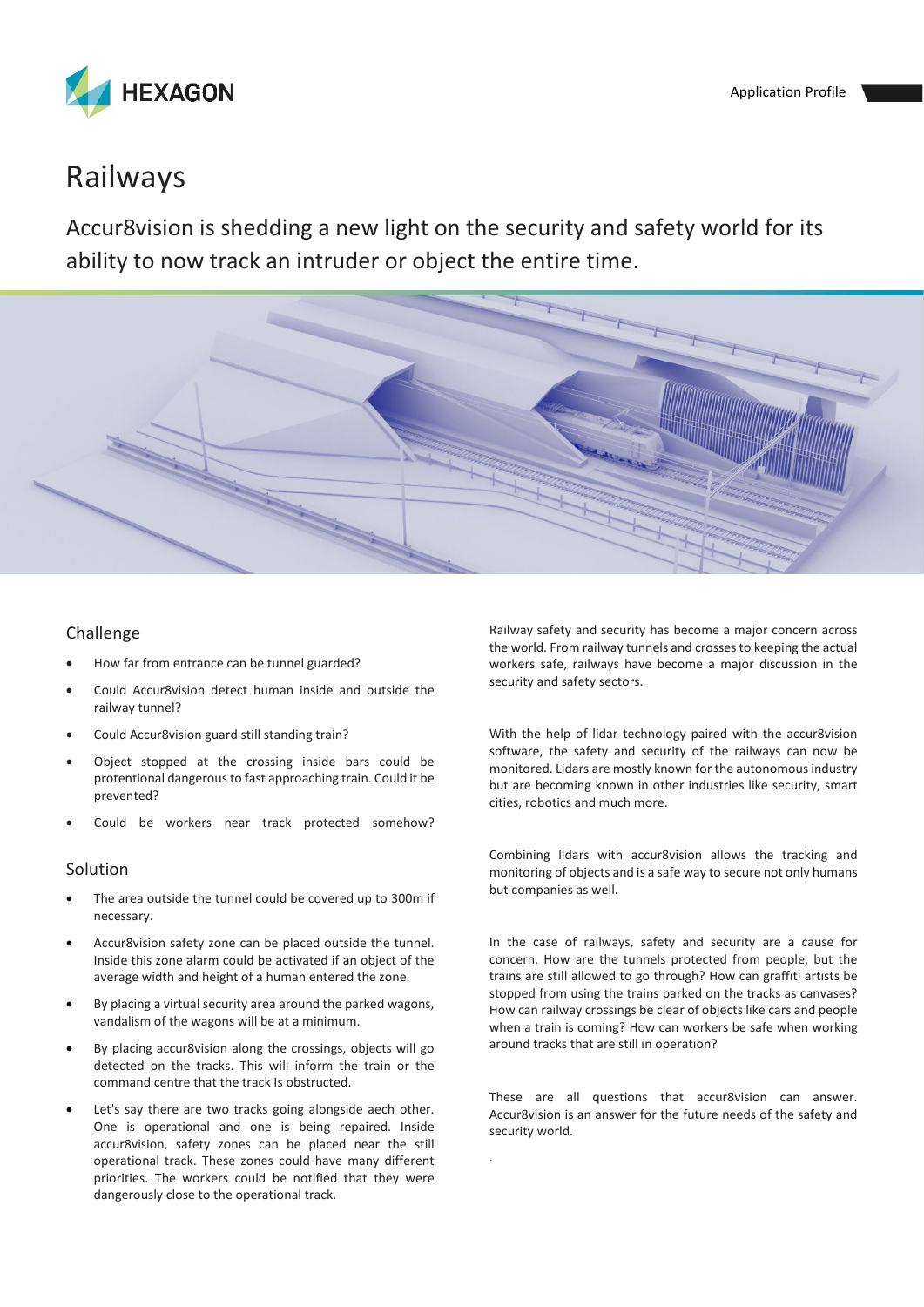# 1 | Tunnels



By placing lidar outside the tunnel, accur8vision was able to scan the entire area outside the tunnel. The area outside the tunnel could be covered up to 300m if necessary. Once the lidars were in place, an accur8vision safety zone was placed outside the tunnel. The zones can be used for different reasons and have different priorities. Inside this zone, the priorities for setting off an alarm were set to be activated if an object of the average width and height of a human entered the zone. This allowed the bigger object (ex: train) to pass through the zone without setting off an alarm.

The safety zone outside the tunnel was also set up to notify the railroad command centre of all alarms. It was also set up to alert the police of possible 'trespassing' inside the train tunnel. This was a sure way to eliminate anyone from getting hurt inside the tunnel while allowing the train to pass through. It could be regarded as a virtual fence.



By placing a virtual security area around the parked wagons, vandalism of the wagons will be at a minimum. The lidars along with accur8vision can be placed around the area of the parked wagons. Accur8vision can be mounted as a permanent installation or as a moveable system.

With the moveable system it will be possible to set up the system around the parked wagons in case the wagons are not parked on the same track every time. This is how the virtual security area can be set. By placing lidar on each corner of the parked wagons and setting up security zones around the parked wagons, it will make it extremely difficult to vandalize the wagons. It is also possible to set up an excluded zone for security guards to patrol without setting of the alarm.

It is not only possible to protect the wagons from graffiti but also the railway station or garage where they work on the trains. By protecting these buildings with accur8vision graffiti artists would activate and alarm. This way the guards can head to that area and catch the artists. It is also possible to set up pre-alarm zones around the security zones. When the graffiti artists step into a pre-alarm zone, a loudspeaker or alarm can be activated through I/O modules. This could in return scare the graffiti artists before they even get to the security zone which is around the wagons or building. This can be a preliminary step that could deter the artists in the first place.

## 3 | Crossings



Having objects on the railroad tracks is a hazard to the train and the people or object on the track. Most railroad crossings have a bar that will come down when the train is coming. Most everyone follows these rules but if someone doesn't and crosses the tracks, what could happen? By placing accur8vision along the crossings, objects will go detected on the tracks. With the lidar's laser beams rotating 360 degrees, the object cannot be overlooked. This could secure the safety of railroad crossings everywhere.

A safety zone is placed on the railroad tracks at the crossing. When a train is at a certain checkpoint close to the crossing, the zone will be activated. This will inform the train or the command centre that the track is either clear or obstructed. Depending on the distance to the crossing, this could give the train time to try to stop if accur8vision discovers an object on the track.